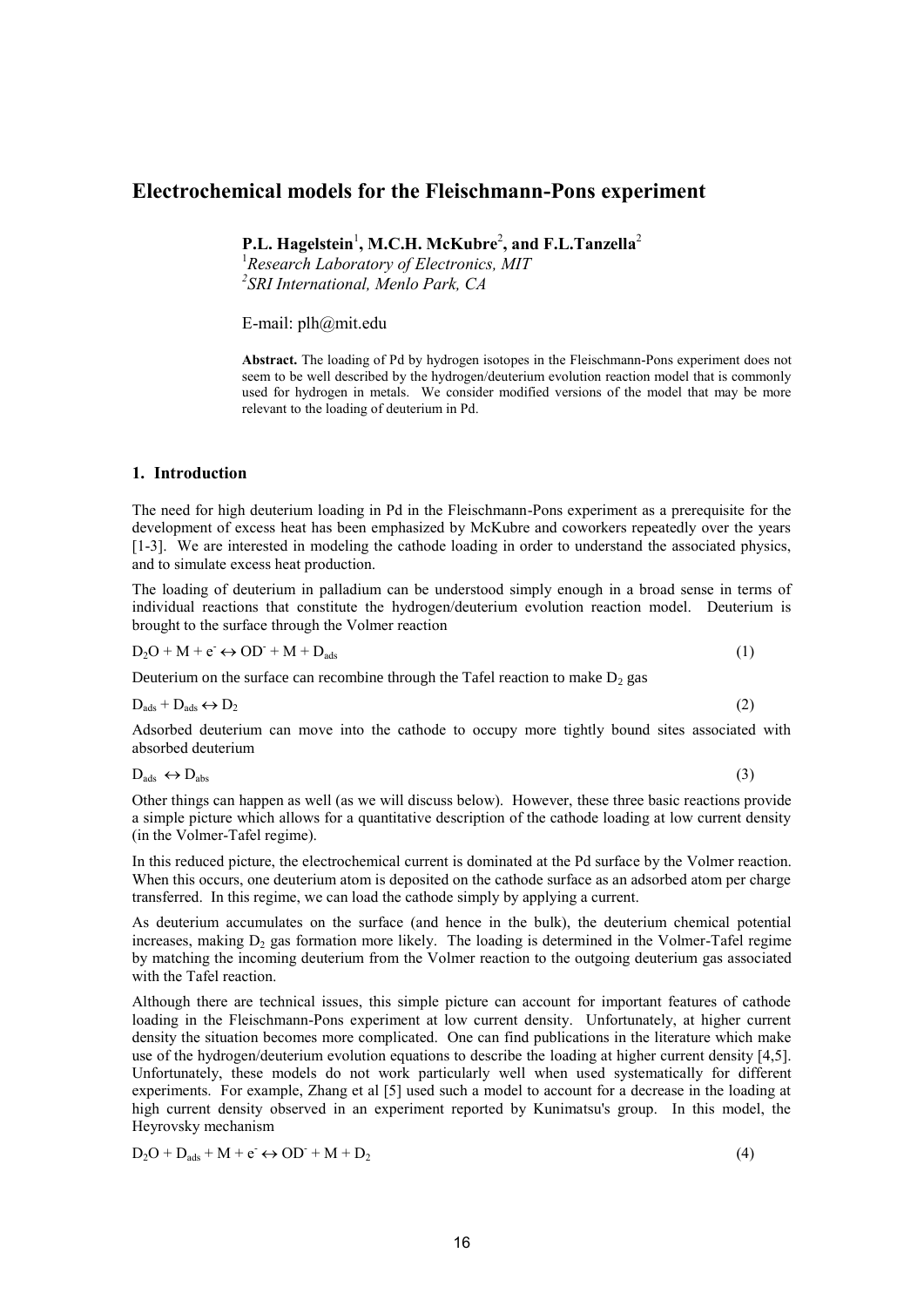accounted for this loss of loading. The Heyrovsky mechanism decreases the loading by one deuterium per unit charge in the electrochemical current, in contrast to the Volmer mechanism that increases the loading by one deuterium per unit charge. The problem is that the kinetics rate associated with the Heyrovsky mechanism increases exponentially with loading. Hence, such a model would not predict a loading significantly higher than the maximum loading for that experiment (D/Pd of about 0.85), where there are now many reports of experiments where significantly higher loading is seen.

## **2. Volmer reaction kinetics model**

We start with a model for the Volmer current density  $j_V$  given by

$$
j_V = r j_{V0} \left( \frac{1-\theta}{1-\theta_0} \right) e^{-(1-\beta_V)f\eta} + d.b. \tag{5}
$$

Here r is a roughness factor,  $\theta$  is the fraction of available surface sites with adsorbed deuterium,  $\beta_V$  is an asymmetry factor, *f* is  $e/k<sub>B</sub>T=F/RT$ , and  $\eta$  is the overpotential. The notation d.b. denotes the counter term required for detailed balance. Our notation is most closely related to that of Zhang et al [5].

There are two free model parameters here (the quantity r  $j_{\rm V0}/(1-\theta_0)$ , and  $\beta_{\rm V}$ ). The asymmetry factor  $\beta_{\rm V}$ can be obtained from experiment, and we have used 0.49 as given by Green and Britz [6] for 0.1 M LiOD. For simplicity, we have adopted r=2 from this work. We are able to approximately match the data given in [6] with  $j_{V0} = 1.63 \times 10^{-5}$  A/cm<sup>2</sup> and  $\theta_0 = 0.70$ . This choice in our models approximately reproduces the overpotentials that are reported.

## **3. Tafel reaction model**

In the case of the Tafel reaction, we can begin with a model for the equivalent Tafel current density  $i<sub>T</sub>$ given by

$$
j_T = r^2 j_{T0} \left(\frac{\theta}{\theta_0}\right)^2 e^{2u(\theta-\theta_0)} + d.b.
$$
\n(6)

Here u is a Frumkin adsorption isotherm parameter [7], which takes into account the change in the chemical potential of the deuterium with loading. In the beta phase, we have made use of the measurements of Chun and Ra [8], which leads to  $u = 20.0$  at room temperature. In the mixed phase region below a loading of about  $0.60$ , the chemical potential does not change with loading, so that  $u=0$ would be appropriate. It seems that there is one remaining free parameter,  $j_{T0}$ . It is possible to obtain a reasonable fit to different data sets in the Volmer-Tafel regime, but only if we adopt a different value for  $j_{\text{TO}}$  for each experiment separately. Individual values in this case can be different by two orders of magnitude.

For the purposes of model development here, we will adopt the point of view that the reason for this variation is that there are internal surfaces where deuterium gas can evolve via the Tafel reaction, and that this gas can subsequently find its way to the outer surface. This point of view is discussed by Storms [9].

To implement this, we will augment the Tafel reaction to read  
\n
$$
j_T = r^2 \left[1 + a(\theta)\right] j_{T0} \left(\frac{\theta}{\theta_0}\right)^2 e^{2u(\theta - \theta_0)} + d.b.
$$
\n(7)

where  $a(\theta)$  is the ratio of the square of the internal surface area to the square of the outer geometrical surface area. In anticipation of arguments to follow, we assume that the amount of internal surface area depends on the loading.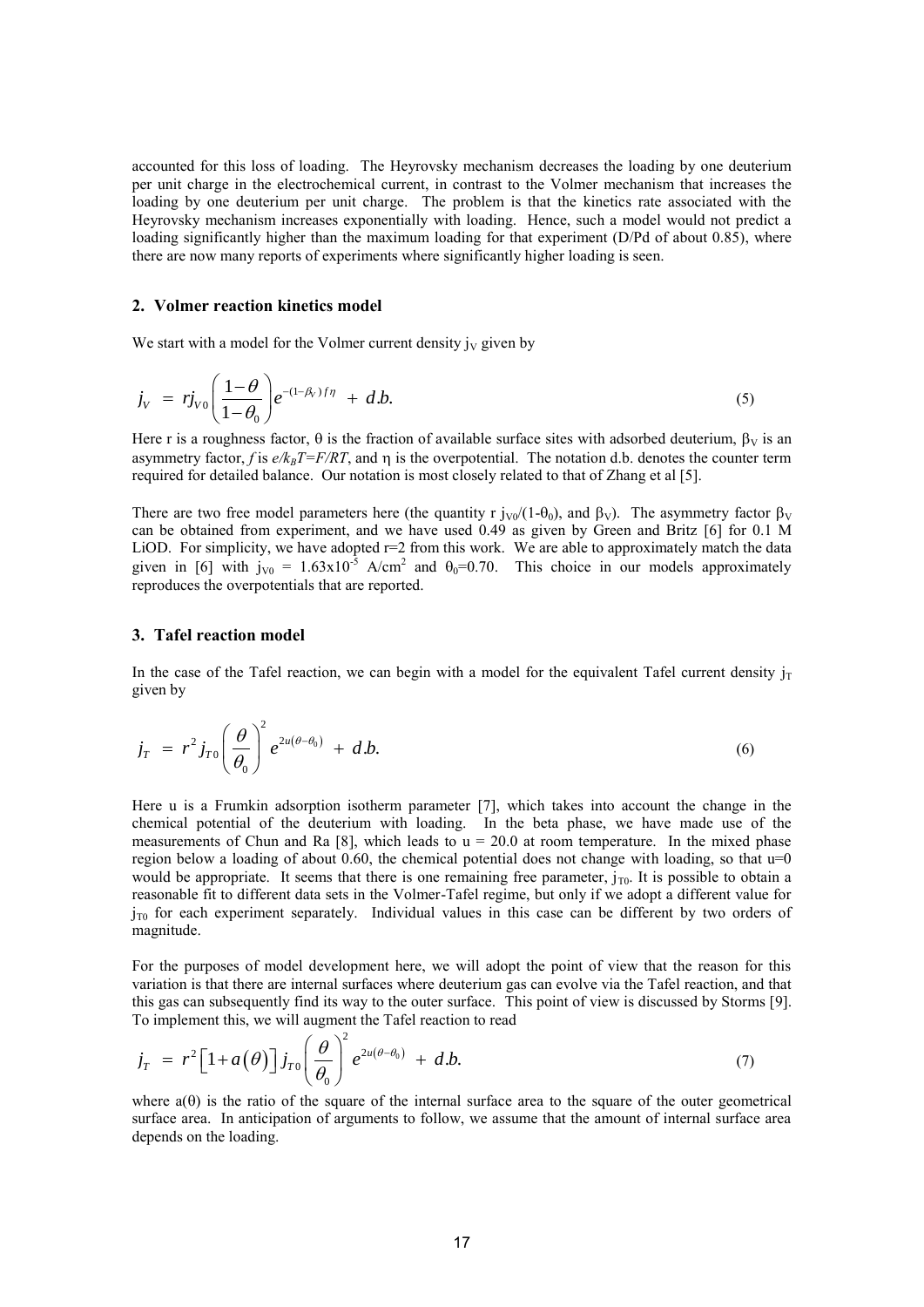While such a model seems to allow for a description of the effect, there is the problem that to determine  $j_{\text{TO}}$ , we require experiments carried out on cathodes that we know have no internal leaks at low loading. In this respect we draw attention to a set of experiments reported by Green and Quickenden [10] where the cathode loading was found to increase up to 0.93 for cathodes that were vacuum annealed and then etched in acid. Within the framework of the model, this pre-treatment produced a smaller value for the internal surface area. In recent experiment at ENEA Frascati with thin foils (which initially are single crystals transverse to the surface), D/Pd loadings above 1.0 have been obtained.

As a result, a low value of  $j_{T0}$  is probably appropriate. A value which seems to be in the right regime in this regard is  $2.0x10^{-8}$  A/cm<sup>2</sup>. Tafel current densities as a function of loading for different assumed internal areas are shown in Figure 1. According to this plot, the cathodes reported in Green and Britz have an internal area greater than the surface area by four orders of magnitude or so.



Fig. 1 – Tafel equivalent current density  $j_T$  versus loading for different values of a; the rightmost curve is for a=0.

## **4. Lithium model**

Experiments carried out in heavy water electrolytes with LiOD show that lithium enters the cathode [11,12] in significant amounts. We assume that lithium is transported to the surface through the analog of the Volmer reaction in acid

$$
Li^{+} + M + e^{-} \leftrightarrow MLi_{ads}
$$
 (8)

Adsorbed lithium probably comes off of the surface through a version of the lithium-water reaction

$$
2Li_{ads} + 2D_2O \leftrightarrow 2LiOD + D_2 \tag{9}
$$

If we assume that in steady state the adsorbed lithium is determined from a balance between these reactions, then we obtain the following adsorption isotherm

$$
\frac{\theta_{Li}^2}{1-\theta-\theta_{Li}}e^{2\nu\theta_{Li}} = C\left[Li^+\right]e^{-(1-\beta_{Li})f\eta}
$$
\n(10)

The measurements of the near-surface absorbed lithium concentrations of Yamazaki et al [11] can be fit well using this adsorption isotherm. The overpotentials in [11] are determined relative to a reference hydrogen electrode (RHE), which seems to give rather different results than the method used by Green and Britz [6]. If we substitute these overpotentials matching currents, then we can fit the near-surface absorption data using  $\beta_{Li} = 0.53$  and v = 19.4.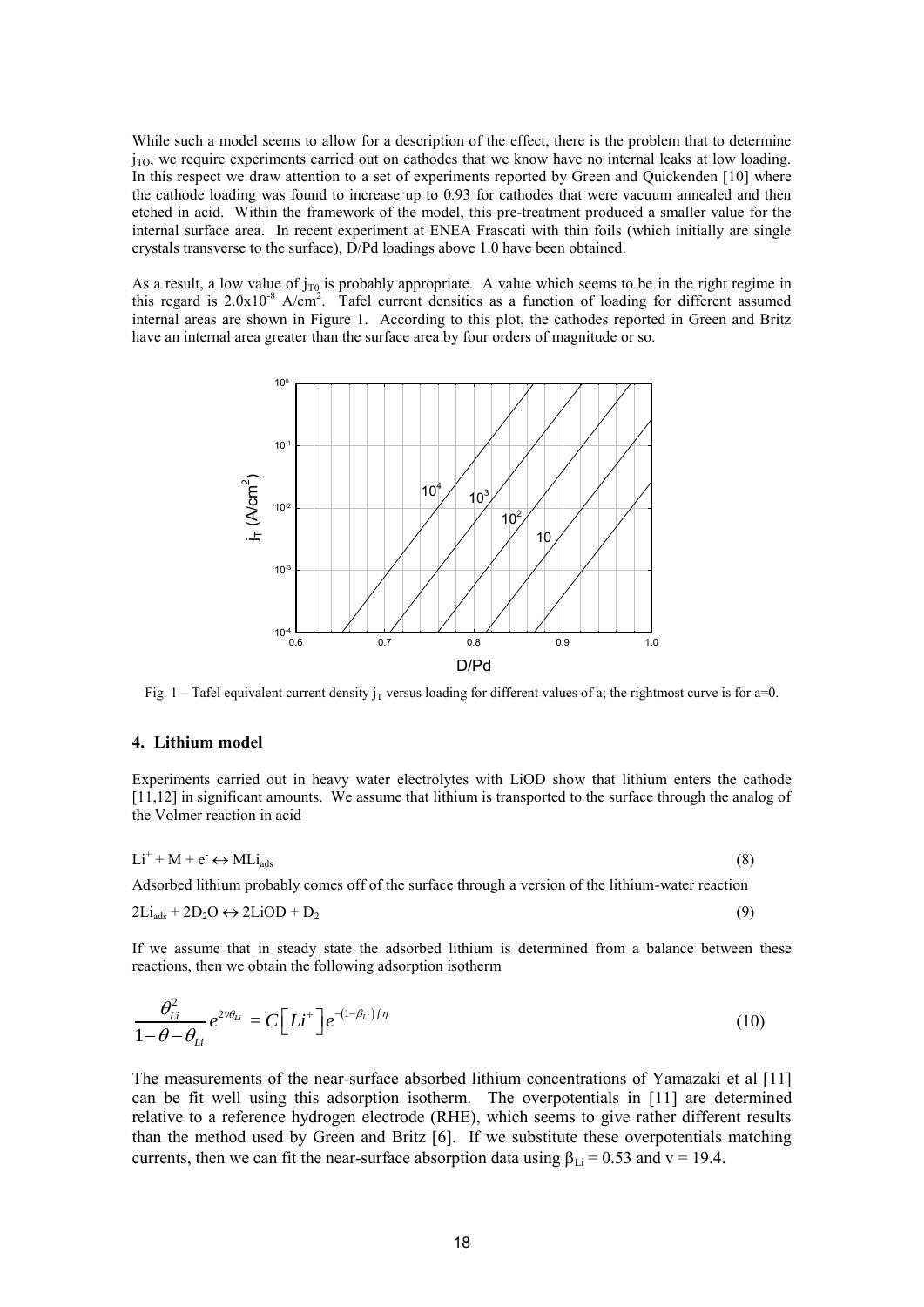## **5. Lattice expansion effects**

As the cathode loads, the lattice constant increases. One would expect this to have an impact on the internal surface area. The loading curves of Green and Britz [6] show a reduction of loading at the higher current densities over what would be predicted from a simple Volmer-Tafel regime model (which would give the loading approximately proportional to the log of the current density). Near  $0.5 \text{ mA/cm}^2$ , the Volmer-Tafel kinetics matches the data well, but up at 50 mA/cm<sup>2</sup> a pronounced reduction in loading from the Volmer-Tafel model can be seen.

There is not agreement as to why the loading should decrease with increasing current density. From the discussion above, the cathode loading is determined by a balance between incoming deuterium (which is provided by the electrochemical current via the Volmer reaction) and the outgoing deuterium (which leaves as molecular  $D_2$  via the Tafel reaction). As the current initially increases, there is no reason to believe that the efficiency of producing adsorbed deuterium somehow decreases (which might be the case if reactions occurred via the Heyrovsky mechanism). Measurements in this regime searching for evidence of the Heyrovsky mechanism showed that it is not present [6]. It seems unlikely that some new reaction mechanism kicks in that removes deuterium more efficiently than the Tafel mechanism.

We will assume that the loading decreases because additional internal surfaces become available as the lattice expands with increased loading. This point of view seems generally consistent with Storms [8], McKubre [10], and Zhang [13].

Once we adopt this approach, then technical questions arise as to how to implement a model which works this way. Intuitively, one would expect that the surfaces and channels that open as the lattice expands constitute physical changes in the lattice that might be expected to remain if the loading is subsequently reduced. This would show up as hysteresis in the loading curve. Although there is some hysteresis present in the loading curves, it seems that the effects are largely reversible. As such, it seems reasonable to begin with a reversible model that can sensibly be parameterized. To model the initial increase in the internal area, we have found reasonable agreement with a fit of the form

$$
a(\theta) = a(0.60)\left(1 + e^{w(\theta - \theta_a)^T}\right)
$$
\n(11)

The idea is that the internal Tafel leak rate at the beta-phase boundary (near  $D/Pd=0.60$ ), when large, dominates the loading curves in the Volmer-Tafel regime. The subsequent increase in the internal Tafel rate is then assumed to depend only on the loading, and not on the current density or overpotential. The experimental curves seem to show a similar shape that has an offset in  $\theta$ . A more highly loaded cathode suffers a similar reduction in loading as compared to the Volmer-Tafel model as the loading increases. To capture this effect, we require a characteristic loading at which the increases start. This is accomplished most naturally within the model by defining a characteristic loading  $\theta_a$ , which satisfies

$$
\theta_a = \theta_0 + \frac{1}{2u} \ln \frac{j_{v0}}{r j_{T0} [1 + a(0.60)]}
$$
\n(12)

With this definition, the parameter w is fitted to be  $6.0x10<sup>5</sup>$ . This model seems to account well for the data of Green and Britz [6] up to 50 mA/cm<sup>2</sup>.

## **5. Effects at higher current density**

The model discussed above seems to be capable of extending the hydrogen/deuterium evolution reaction model to current densities up to about 50 mA/cm<sup>2</sup>. To go higher in current density, we require further modifications of the model, for which there is even less consensus.

To proceed, we focus on three relevant experimental observations. The first is that the loading curves as a function of current density generally become flat with increasing current [9], and can show a decrease in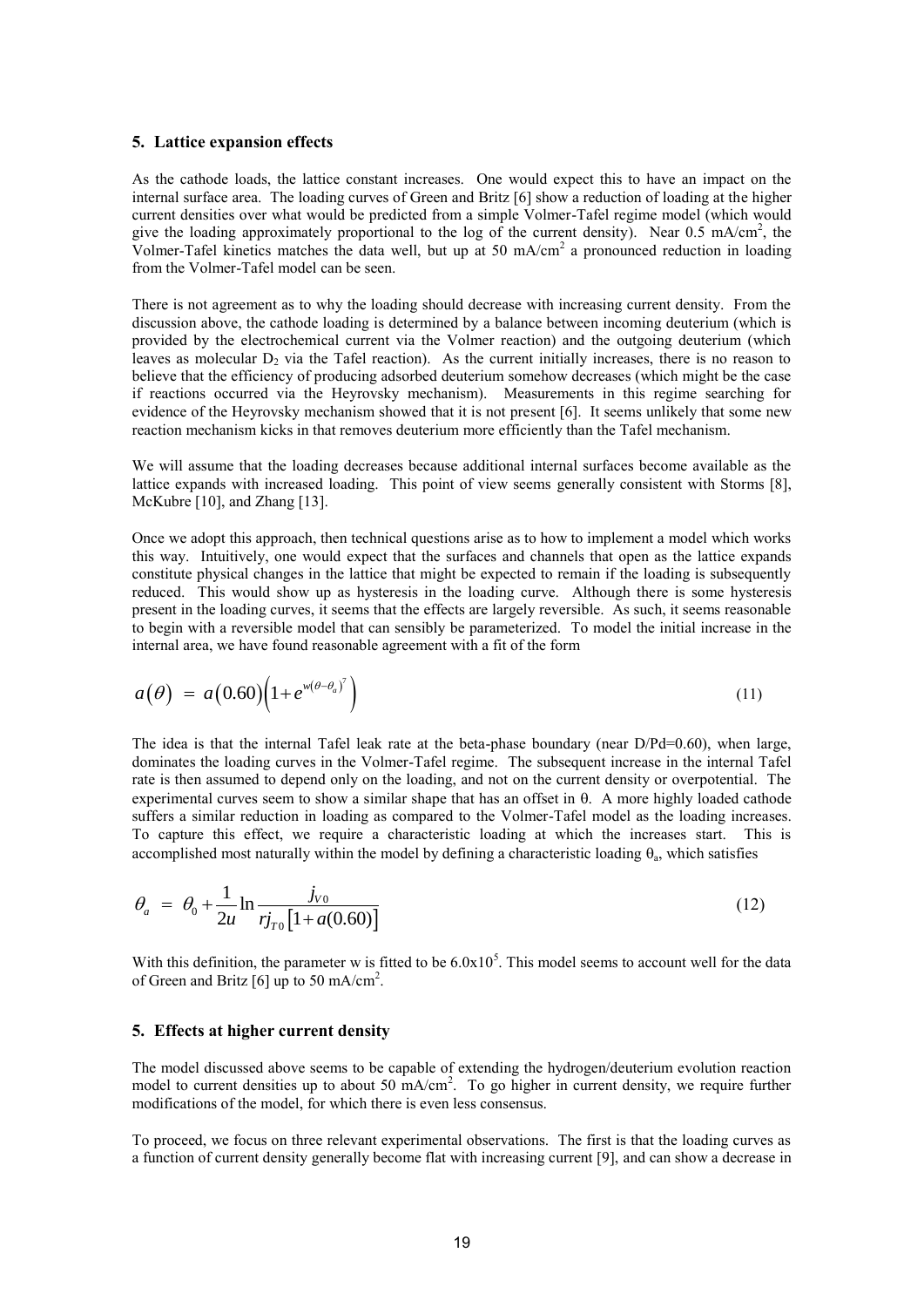loading at current densities approaching 1 A/cm<sup>2</sup> [14]. A reversible decrease in the loading cannot be accounted for by the model above that we introduced to account for lattice expansion effects. The second observation is that the Tafel plot (overpotential as a function of current density) can show a distinct change of slope at higher current density [15]. This effect can also be seen in the data of Ref. [14]. The third observation of interest here is that the catalytic activity of Pd and other catalysts is strongly dependent on the local surface morphology, so that atoms on edges and corners are more active [16]. There is a growing literature on this issue, but we have so far not found papers yet which consider this effect specifically in the case of the Volmer reaction.

We consider first the overpotential anomaly as reported by Bockris et al [15]. In the Bockris measurement, the (negative) overpotential is seen to increase with current density at a rate of 157 mV/decade of current density between 20  $\mu A/cm^2$  and 5 mA/cm<sup>2</sup>. At higher current density, the slope changes to 357 mV/decade. In essence, more overpotential is required to maintain the electrochemical current density. In the data of Akita et al [14], the same effect is observed, except that the slope increases near  $100 \text{ mA/cm}^2$ .

What physical process is capable of changing the slope on a Tafel plot? Usually a change of slope signals the onset of a different reaction becoming important. Such an interpretation doesn't work here because the slope increases rather than decreases. If the slope had decreased instead, then a plausible explanation is that the relative strength of a different reaction increased compared to the Volmer reaction, overtaking it at more negative overpotential where the current density is higher.

For the slope to increase, we need instead some mechanism that makes it harder to get the current to flow as the current increases. Perhaps the simplest approach is to assume that sites at which the Volmer reaction occur are getting blocked, so that more overpotential is needed to support a higher current per unit site at the remaining unblocked sites.

We can show that this approach can work in principle through a simple example. Assume that whatever blocks the active sites has an adsorption isotherm something like that of lithium given above in Equation (10). In the limit that the blocking is sufficiently efficient that most of the sites are occupied, the number of unblocked sites is exponential in the overpotential

$$
1 - \theta - \theta_{Li} = \frac{\theta_{Li}^2 e^{2\nu\theta}}{C \left[Li^+\right]} e^{(1-\beta_{Li})f\eta}
$$
\n(13)

The current density of the Volmer reaction in this limit would then acquire a different dependence on the overpotential

The current density of the Vonner reaction in this limit would then acquire a different dependence on  
overpotential  

$$
j_V = r j_{V0} \left( \frac{1 - \theta - \theta_{Li}}{1 - \theta_0} \right) e^{-(1 - \beta_V)f\eta} \longrightarrow \frac{r j_{V0} \theta_{Li}^2 e^{2\nu\theta}}{(1 - \theta_0) C \left[ Li^+ \right]} e^{-(\beta_{Li} - \beta_V)f\eta}
$$
(14)

In this limit, there will be an increased value for the change in overpotential per decade of current, as long as  $\beta_{Li}$  is greater than  $\beta_{V}$ . The increased slope in this model would be matched to the difference in asymmetry parameters

$$
\beta_{Li} - \beta_{V} = \frac{\ln 10}{0.357 f} = 0.167
$$
\n(15)

In our two-parameter fit of the Yamazaki data using the Green and Britz overpotential numbers, we obtained 0.53 for  $\beta_{Li}$ . But  $\beta_{Li}$  would need to be about 0.66 to be consistent with the measurements of Bockris et al given this interpretation. An approximate fit to the Yamazaki data is possible if such a large value for  $\beta_{Li}$  is assumed.